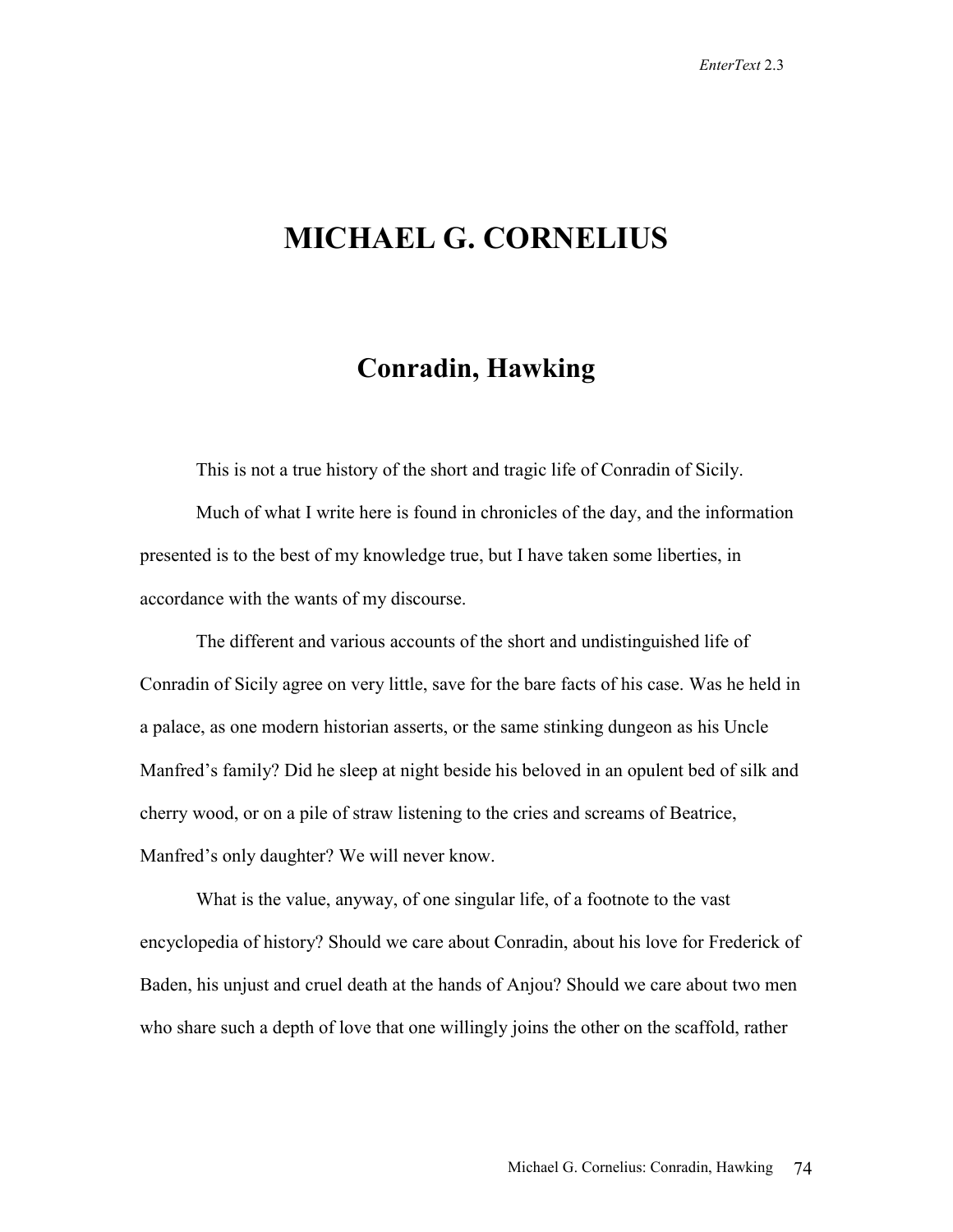than be left alone? Or is this just another moment in history, largely unknown and forgotten?

Perhaps Conradin's life had no real value, or no more value than the life of any other man or woman. To be completely honest, had he been straight, I would not have cared about this boy king. I would never even have heard of him.

 But I do care about Conradin, as I care about any part of a cultural heritage laid waste by years of prejudice and bigoted history. Conradin has been more maligned by historians than he ever was by his contemporaries. He expected Charles to oppose him. But what history has done since then—this is unpardonable.

 He should have been forgotten. But his name lived on, in shame, because of who he loved. He was seen not as a man, not a king, but a faggot, a queer, a sodomite. To be slain by a rival, to have your line extinguished by a litany of popes—this may be evil, but at least it's understandable. But to be persecuted hundreds of years after your death, by bigoted men and women who consider themselves enlightened, educated—this is despicable, worse than anything Anjou ever did.

\*\*\*\*\*

Frederick II was the greatest of the Hohenstaufen line.

 The grandson of Barbarossa and Roger II, he was destined for greatness. He did not fail to live up to expectations. The Infidel Emperor, so called for his wars with the Popes of the thirteenth century, was elected Emperor of Germany in 1211, at the tender age of twenty, and ruled steadfastly for almost forty years. His line was ancient and strong, and he saw his own son, the man closest to him in the world, Conrad, elected Holy Roman Emperor in 1236. Despite negotiation, reorganisation, invasion, and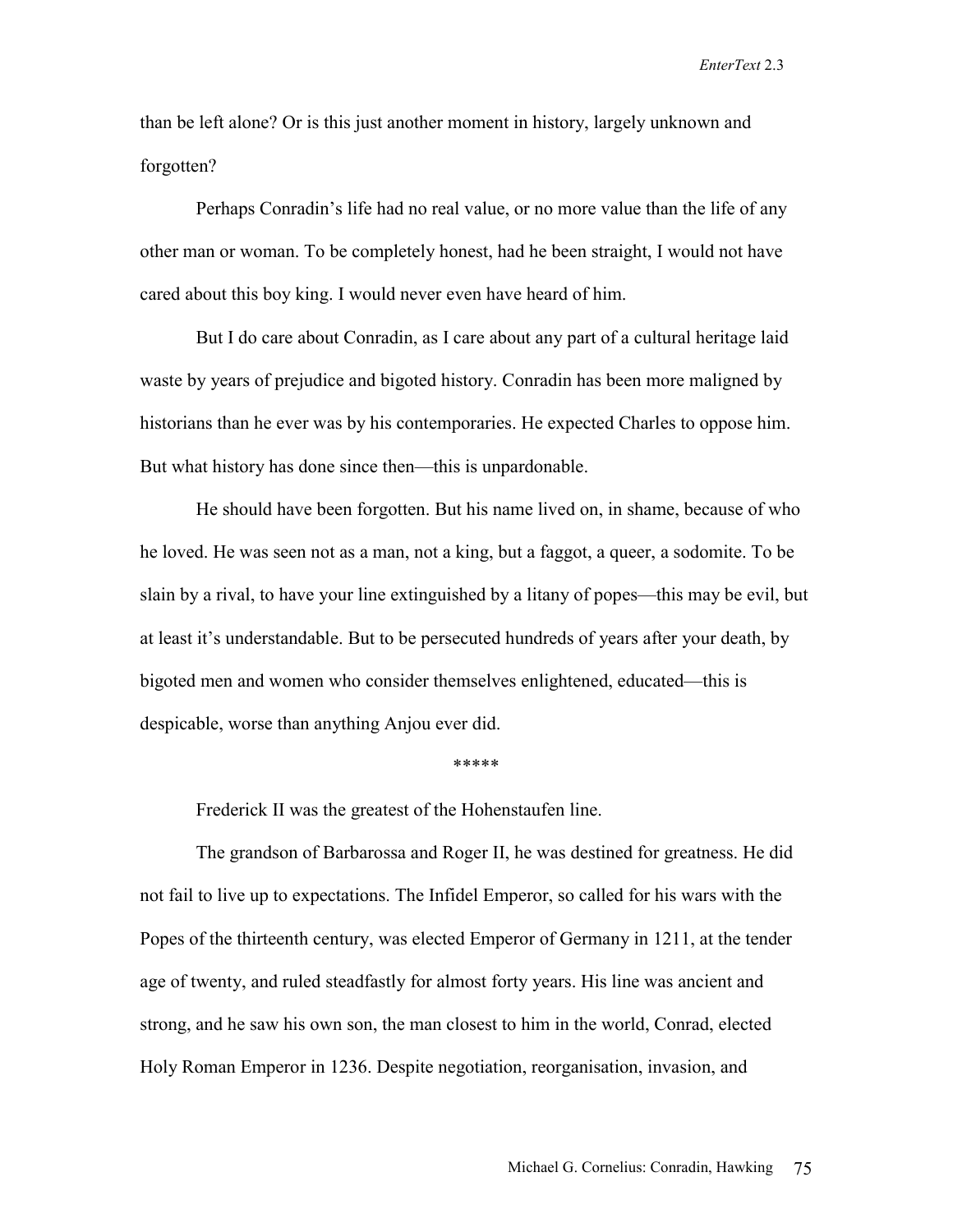excommunication, he died a proud and substantial man, renowned for his intellect, his unwavering appetite for culture, and his devotion to his beloved Sicily.

 His son Conrad IV succeeded him, titular king of Jerusalem and Sicily, Holy Roman Emperor, king of the Germans. But the heavy shadow of his father proved too much for him. The war against the church, the war his father had fought so bravely for years, was going poorly. Treachery abounded, the vehemence of the conflict making assassins out of friars and monks. Despite surviving several attempts on his life, this gloomy young man succumbed to illness only two years after his great father's demise, aged twenty-six years, two months, and three days. He left a grieving widow, a usurping brother, and a small boy, the last hope of the diminishing light of the Hohenstaufens.

The boy's name was Conradin.

\*\*\*\*\*

*A palazzo in Napoli may be truly opulent; its walls may cling to Persian marvels, its fixings gleam with jewels. There may be twelve servants, and thirty rooms, and anything one could ever desire—food, books, garments of the finest silk—all the trappings of imperial life. A palace must be this lavish, to be fit for a king. But if it should have only one door, a door barred with armed men, and windows only with bars, then despite its lushness, despite its finery, it is no longer a palace.* 

 *It is a prison.* 

 *My beloved lord seems not to realise this, or perhaps he hides it better than I imagine he can. His head bowed before me, his forehead furrows in thought as he stares at the pieces on the board. He carefully chooses his ivory queen, points it at my ebony*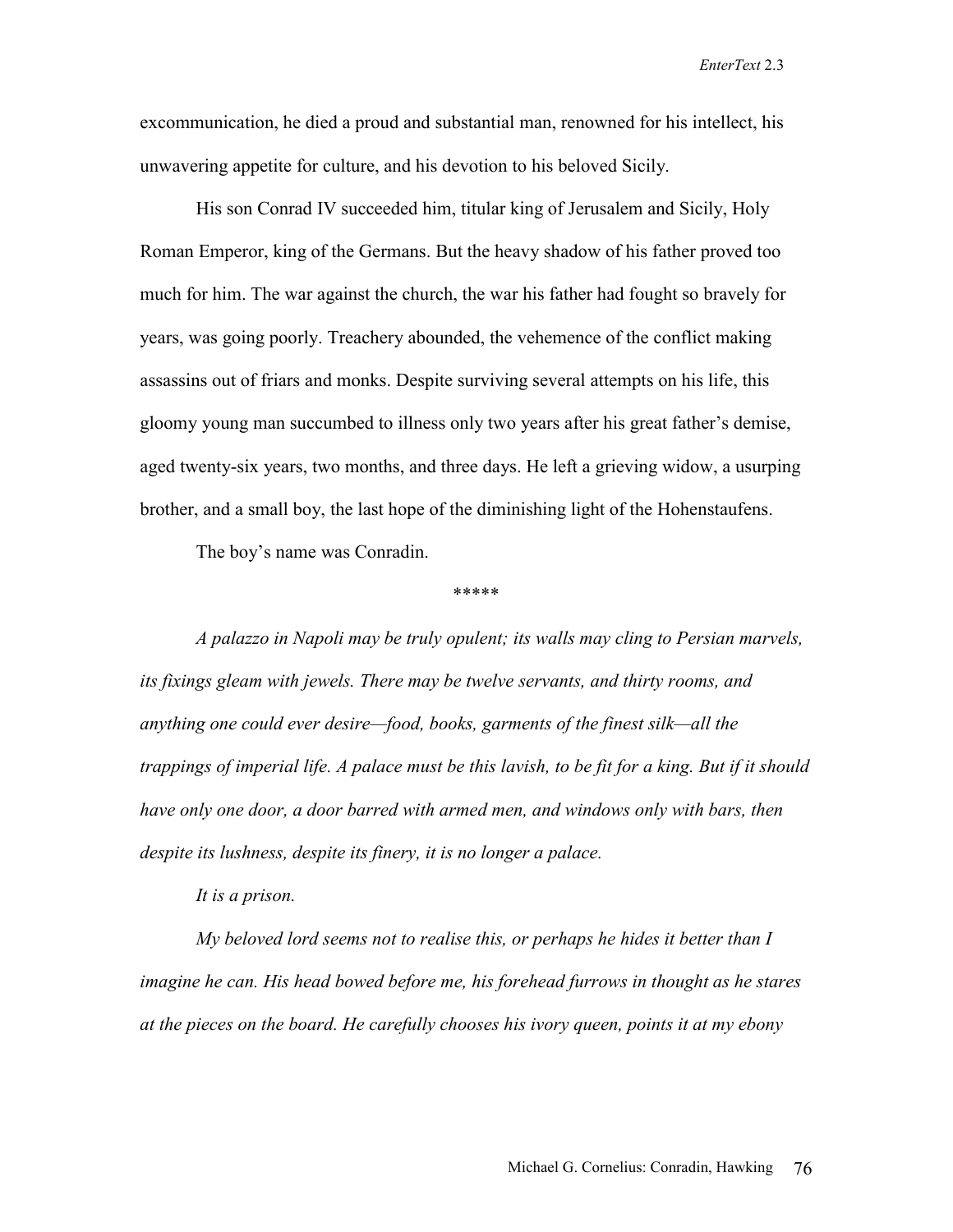*knight, but falters. A gentle laugh; "no, Frederick, that is where you want me to go." And his thought resumes once more.* 

 *We have been here three months, he and I, and I would have thought so much time alone with him would be as a gift from God. But every day I wait in fear and terror, for the wrath of Anjou to manifest itself. Exile, banishment, life as his prisoner—these I would bless! I have no fear of these. And if someone must die, let it be me—dear God, please let it be me.* 

 *Conradin. Still only a boy, too innocent to be king.* 

### \*\*\*\*\*

 Manfred was a popular king of Sicily, a blond replica of his famous father. Had he but lived, his nephew Conradin might have grown into a strong and capable ruler. But in 1266, Manfred was killed at the Battle of Benevento, and his conqueror, Charles of Anjou, king of France, seized Sicily for himself. The Pope, in his long and vast hatred of the Hohenstaufens, supported Charles. But the island itself called for the light of the Hohenstaufens, the faraway prince they had heard so much about. Rumours had spread to them, even from Germany, about the youth, reputed to be the handsomest lad in all Europe, quietly charismatic, reminiscent of his grandfather. He was now the true king of Sicily, and as cities rallied to support him, Conradin prepared his army and began to march towards Anjou.

He was fourteen years old.

\*\*\*\*\*

*Finally, my liege makes his move; it is the move I expected him to make all along. "Checkmate."*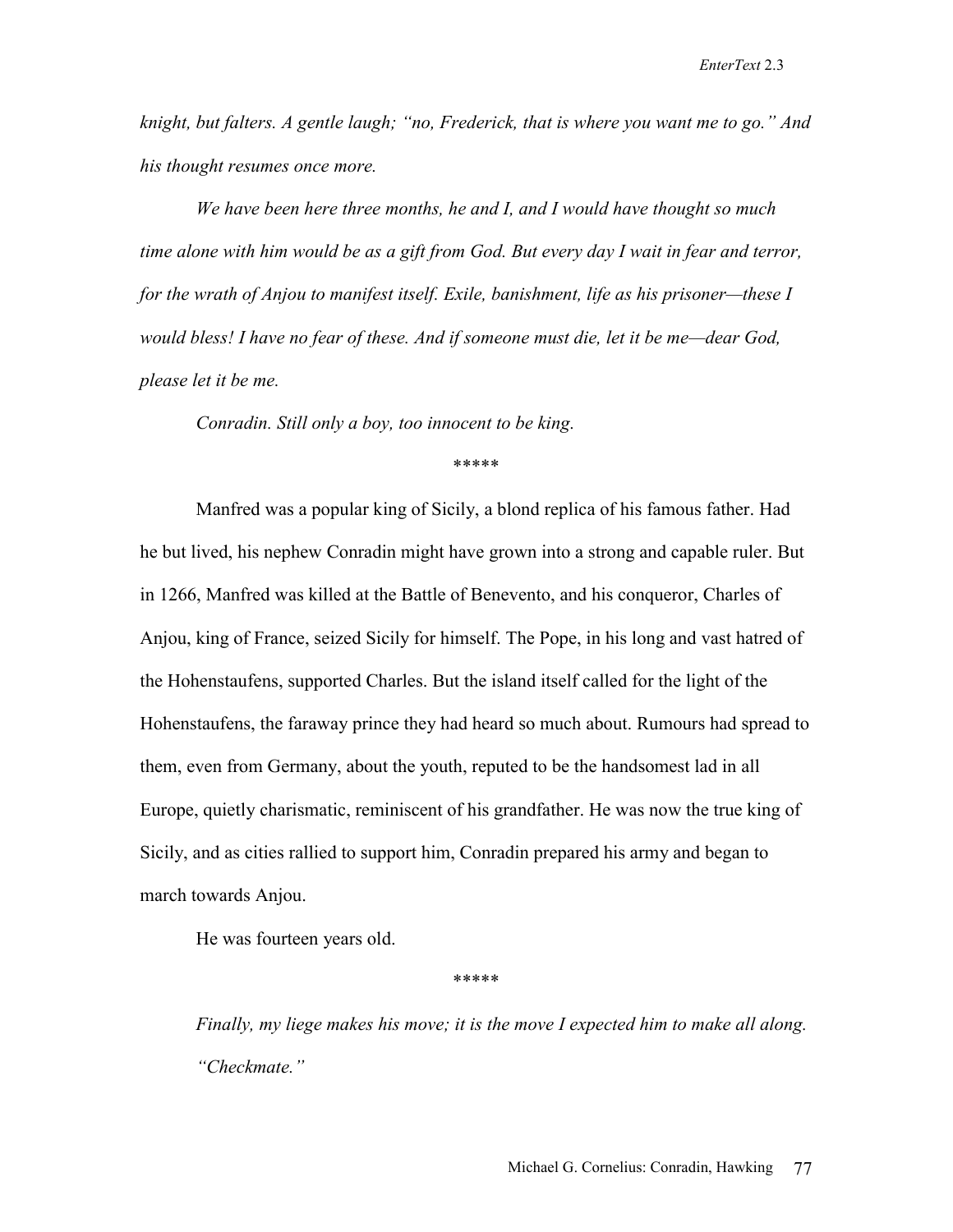*Checkmate. In the original Persian, Shah mat. The king is dead.* 

 *With a small smile, Conradin places his slim finger on the head of his king, and in a grand, princely gesture, topples it to its side. "You've won," he says to me, reaching across the table and taking my hand. "Shall we play again?"* 

 *I smile wanly, and I nod, and eagerly, he begins to put the pieces of the game back into place. "This time, I shall win." His youth, his zeal—could I have only known him for three years? I cannot remember my life without serving him. I try to take comfort in the fact that if he dies, I die with him. But I find no comfort in that thought.* 

 *This is torture, this waiting! Why must it take so long? But Anjou cannot kill him—a king killing a king—it is not done! Even the Holy Father would not agree to that. It is too much a crime against God, against nature. Better Anjou retire him to an out-ofthe-way castle, marry him to a minor princess, use his blood to consolidate his royal claim.* 

 *"It is done," he announces, looking at me with bated eyes. I catch his gaze; I want to scream and to laugh and to weep all at once.* 

 *Then footsteps, the tromping of soldiers, the harsh sound of fate pounding on the palazzo door.* 

\*\*\*\*\*

 Charles of Anjou was the greatest potentate in all Europe. He was an excellent fighter, brave and courageous, severe but magnanimous, faithful but firm, a man of few words, rigorous, generous, humourless, and ambitious. According to the Florentine chronicler Villani, when he died, the minstrels would not weep for him.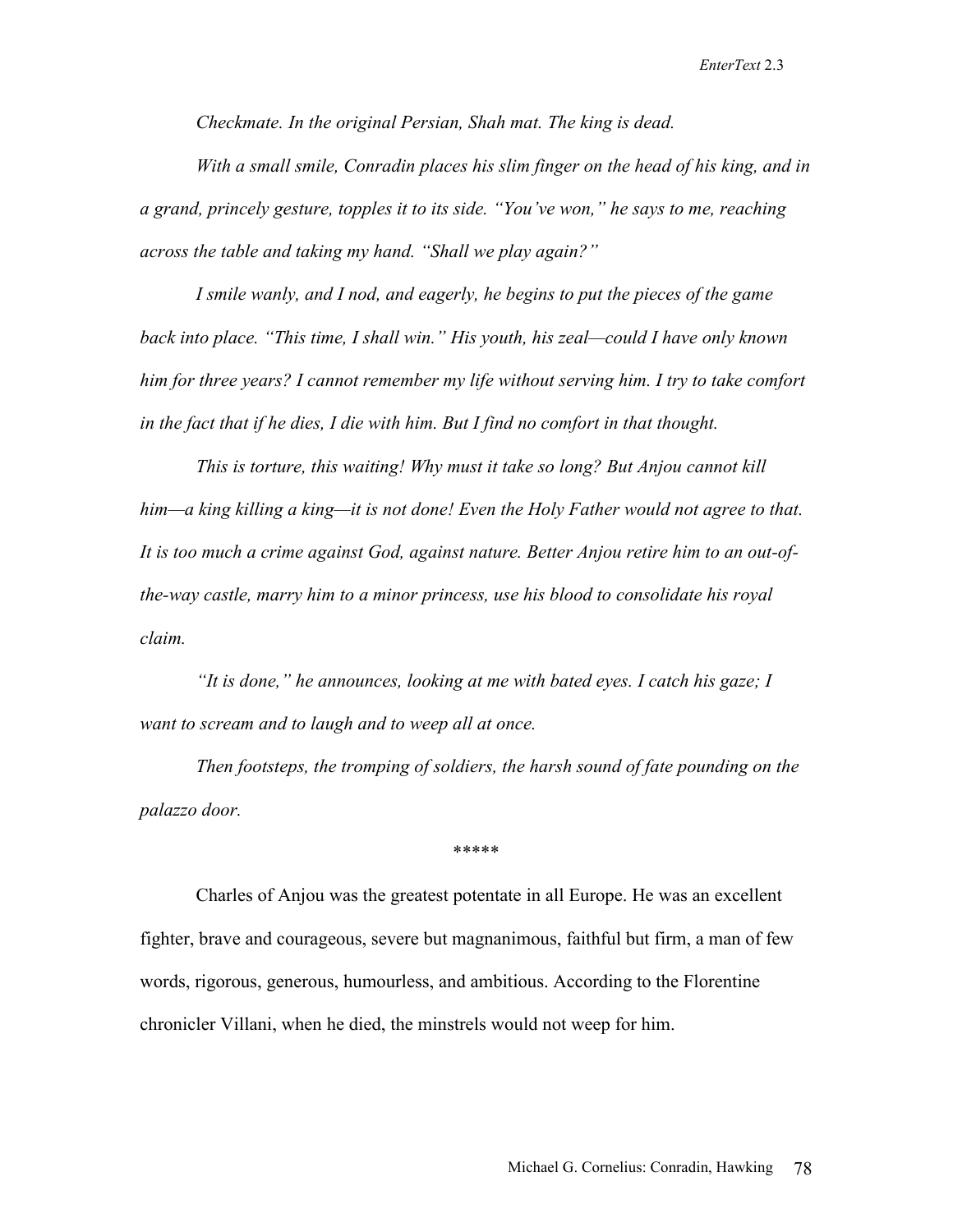With the Pope's blessing and capital, Anjou made it his business to eradicate the blood of Hohenstaufen. He had captured Manfred's wife and four children, fettering the dead king's three sons for thirty years, and this brood of poison-swollen adders, as the Holy Father considered them, died in madness in a festering palace dungeon. His wife was killed after five years; his daughter sent to live in confinement. Manfred himself was even cast into the Liris River, so that his corpse would find no rest.

 But this did not complete Anjou's task. As the Ghibellines took heart, Conradin entered Rome. The city was handed over to him. Triumphal arches stretched across his way, from the Bridge of Saint Angelo to the Capitol itself. Women swooned, men were roused from their slumber, and all of Rome remembered its glorious past. The last of the Hohenstaufens had come home, to Rome. The city breathed and pulsed after them, as if their very steps hearkened to its heart; Sicily loomed before him. As the tall, slight young man spoke from the steps of the Capitol, it is said that Romulus and Remus themselves wept to hear his voice. And by his side, his friend and advisor, Frederick of Baden, three years his senior, the two young men hailed as the saviours of all Italy.

And all this while, Anjou plotted his moment.

#### \*\*\*\*\*

*"Why?" I demanded, my voice thundering across the room. "Why am I not to die with him?"* 

 *The look on the face of the king's envoy would perhaps had been comical, at another time and place. "You wish to die, foolish boy?" he said to me. He called to his*  men. "This child wishes to die as a man!" The soldiers laughed. Again, he peered at me.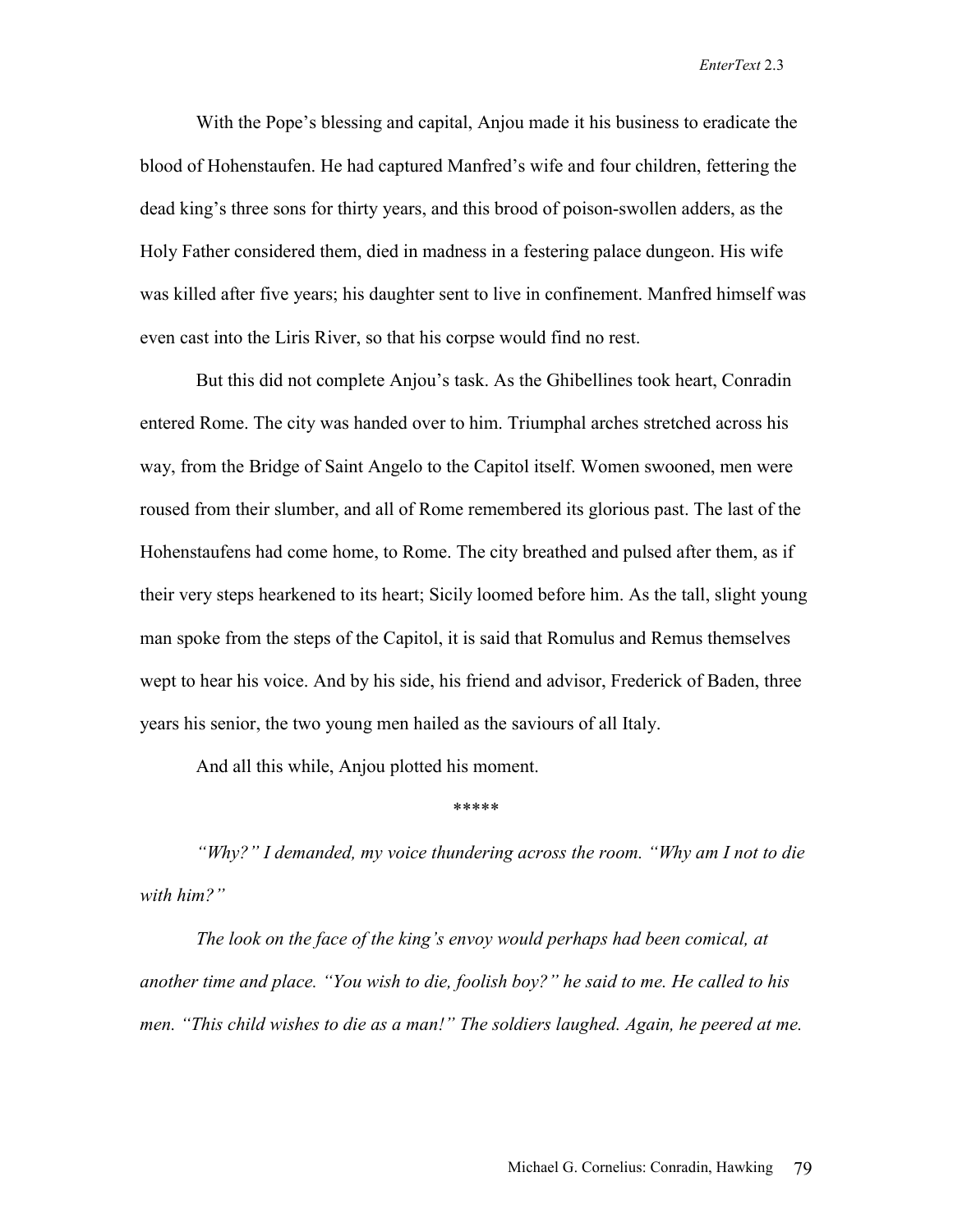*"I would kill you right now where you stand if I could. Wring your neck with my bare hands and cut out your heart for his majesty to feast upon."* 

 *Eyes blazing, I thrust my chest at him. "I am unafraid."* 

 *He laughs again, but not as derisive this time. "His majesty d'Anjou shows you mercy," he said, "because of your father, and your mother. But his mercy can be recanted. I suggest you tread carefully."* 

 *If I had had my sword, I would have cut him, killed him where he stood, killed them all. But I am defenceless. I can only watch, then, as the men all leave, the anger roiling inside me, fury and rage all that I now feel.* 

 *Until I turn to my liege, my beloved, my lord who tomorrow in the Napoli square will be put to death. He is stricken; the news was unexpected.* 

 *"My lord," I say, but I falter, not knowing what to say, for the first time, not having a thing to say to him. "When you die bravely tomorrow, after, I will die, too, of my own hand. I will not live without you. It is the only way."* 

 *Quietly, gravely, he raises his head to my hand. "Frederick," he says, his voice almost a whisper, "live. I want you to go on."* 

 *"But, my lord—"* 

 *"I am your king," he says to me. "In this, you must obey."* 

 *The night passes swift, like a song bird darting to escape the dark. We speak not, for there is nothing left unsaid. I hold his frail form against mine, both of us trying not to sob, and I tell him stories, legends of the cold north, and tales of my childhood. As dawn approaches we speak of our memories together, of simpler times in Schwabia, or days*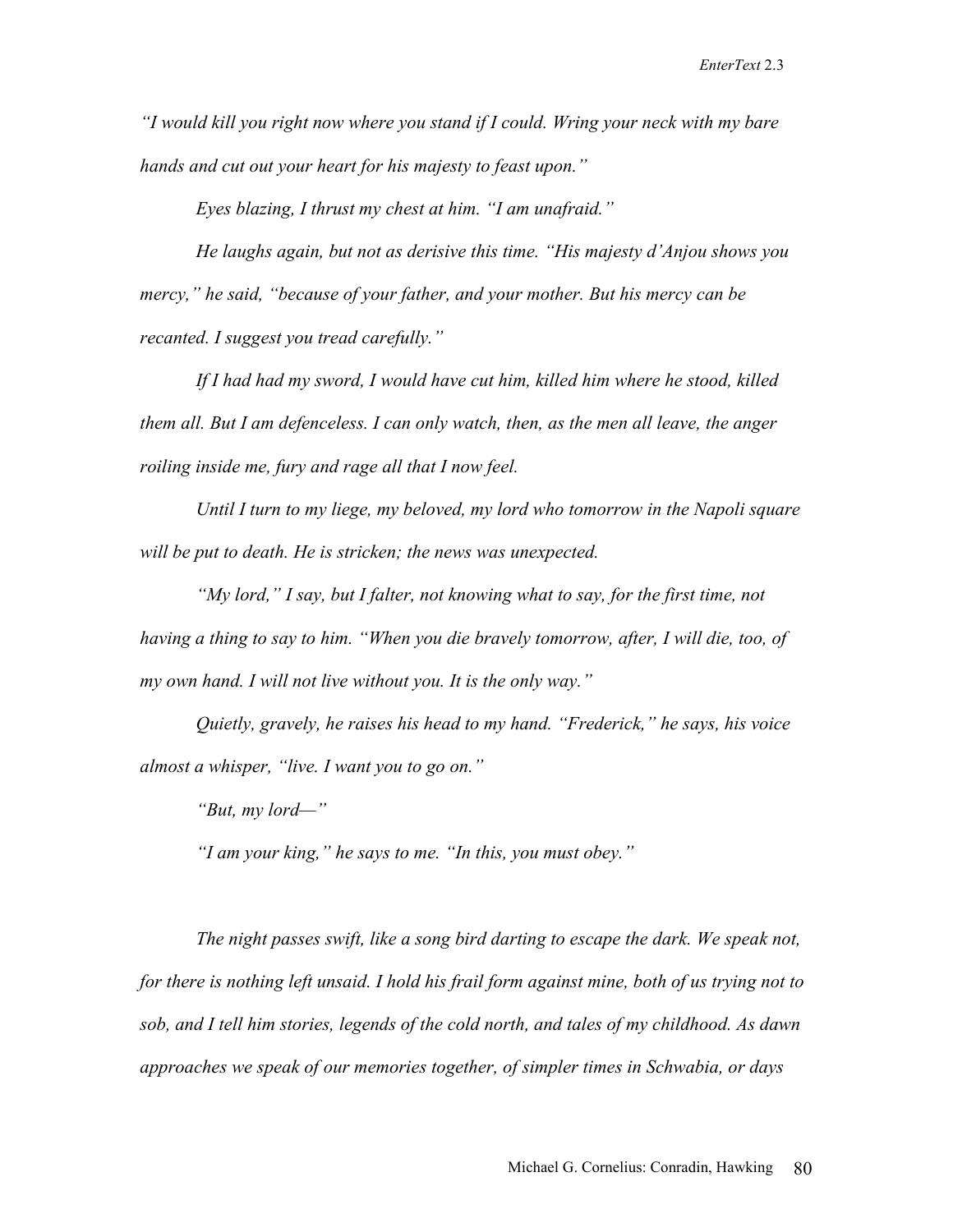*spent in schooling, or in the woods, hunting, or hawking for small game. How he loved to hunt, to hawk, and he asks me always to remember him that way, on his mount with his leather gauntlet, his brave raptor flying overhead, swooping at his bid.* 

 *We bathe, eat, confess ourselves to a holy Franciscan, partake of the consecrated host. Then the soldiers come. I am taken, too; Anjou wishes me to watch.* 

\*\*\*\*\*

 Four weeks after his arrival in Rome, Conradin leads his forces against Anjou at the Battle of Tagliacozzo. The battle is long and gruelling, and for a time, Conradin's forces might prevail. But Anjou is cunning, and he spreads word amongst the boy's troops that the day is theirs. Eager for the spoils of victory, Conradin's army disperses to loot, and Anjou seizes the day and the young king. All of the royal retinue are captured and imprisoned. For three months Conradin and Frederick were held in Naples, until Anjou had decreed their fate, an unheard-of judgment at the time—death on the scaffold. No judge would concur with the sentence, but the Pope did, and in 1268, at the age of sixteen, Conradin, last of the Hohenstaufen line, in full view of Charles of Anjou, was murdered in the market-place of the town square of Naples.

\*\*\*\*\*

*Conradin stands in the centre of the square, his arms tied behind his back. Thousands have come to watch. Some men sell food, others drinks, and all await the presence of the executioner.* 

 *Anjou sits on the balcony of the Church del Carmine, watching with anticipation.*  I stand beneath him, held at bay by two armed men. The hangman, dressed all in red, *approaches. Conradin is unbound, that he might pray. I watch as he crosses himself. "I*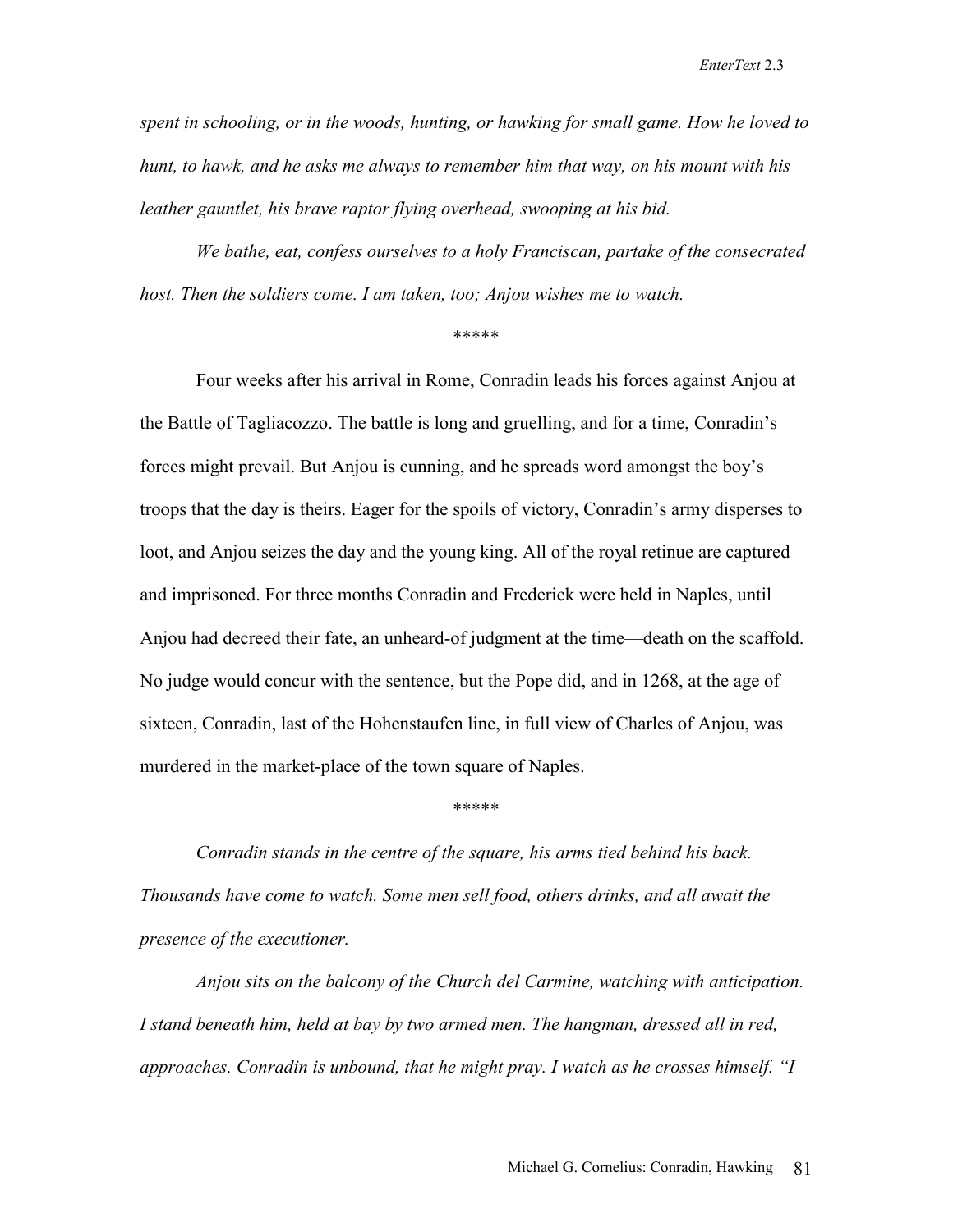*forgive thee that thou killest me," he says to his executioner before kneeling and placing his neck on the block. The hangman raises his axe.* 

 *"No!" I scream, and with a burst I break away from my guards and tear through the crowd. The execution is halted momentarily by the chaos. The guards pursue me. "Let him die!" Anjou cries as I reach the scaffold. The assembled masses break into a loud cheer.* 

 *I lock my eyes with my lord's. Unblinking, gazing right at me, he crosses himself three times and raises his arms to God. The axe falls, once, then twice. His neck bones crunch and break, and his blood sprays on to the man in red, on to the crowd, on to me.* 

 *Some historians will say I shrieked with anguish at that moment, with despair, as was my disposition. This is not so. I could not have shrieked, for I was biting my lips, so hard they bled. Instead, I watched, my face a mask of stone, as the man in red kicked the lifeless body of my lord to one side, to make room for me. Inwardly, I retched, but I moved to re-join my lord.* 

 *Suddenly, and out of nowhere, an eagle, a large majestic creature, came swooping in from heaven. And as the great bird flew past us all, he trailed his right wing into the blood of my lord, into the blood of the last of the Hohenstaufen kings. The crowd was silenced by this miracle. Even Anjou was taken aback. I knelt then in the blood of my*  lord, crossed myself, and prayed that I might share in his fate.

#### \*\*\*\*\*

In 1847, the Crown Prince of Bavaria commissioned a statue of Conradin and Frederick to be built in the church grounds of the monastery of Santa Maria del Carmine